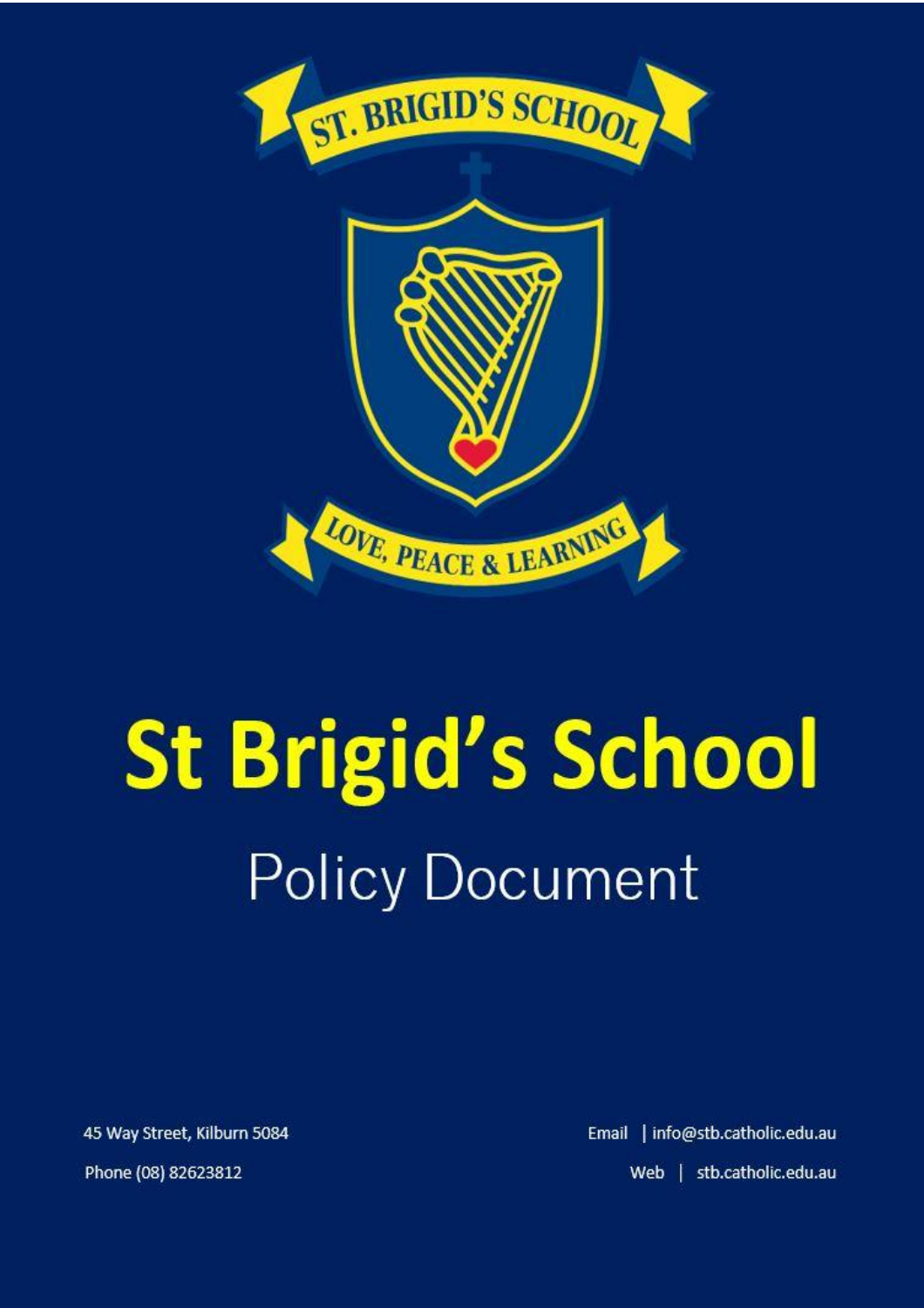## Extreme Weather Policy

#### 1. Purpose

St Brigid's School provides a duty of care that includes protection against extreme weather conditions during times when learning experiences and activities would normally be outside.

#### 2. Scope

This policy applies to St Brigid's School, Kilburn.

#### 3. Policy

The school is committed to:

- $\bar{I}$  Ensure the well-being of all students, staff, volunteers and visitors during times of extreme weather by consistently implementing a planned management strategy that will cater for all circumstances.
- $\ddot{\mathbf{v}}$  Provide quidelines to accommodate extreme weather conditions.

#### 4. Definitions

Extreme Weather: weather conditions considered too cold, wet, hot, windy, stormy or unsafe.

Duty of Care may be defined as, 'an obligation, recognized by law, to avoid conduct fraught with the unreasonable risk of dangers to others.'

Staff employees of St Brigid's School.

Volunteers: Volunteer: A person who provides their services to the school free of charge, has a current, valid, police clearance and has completed the school's volunteer induction requirements.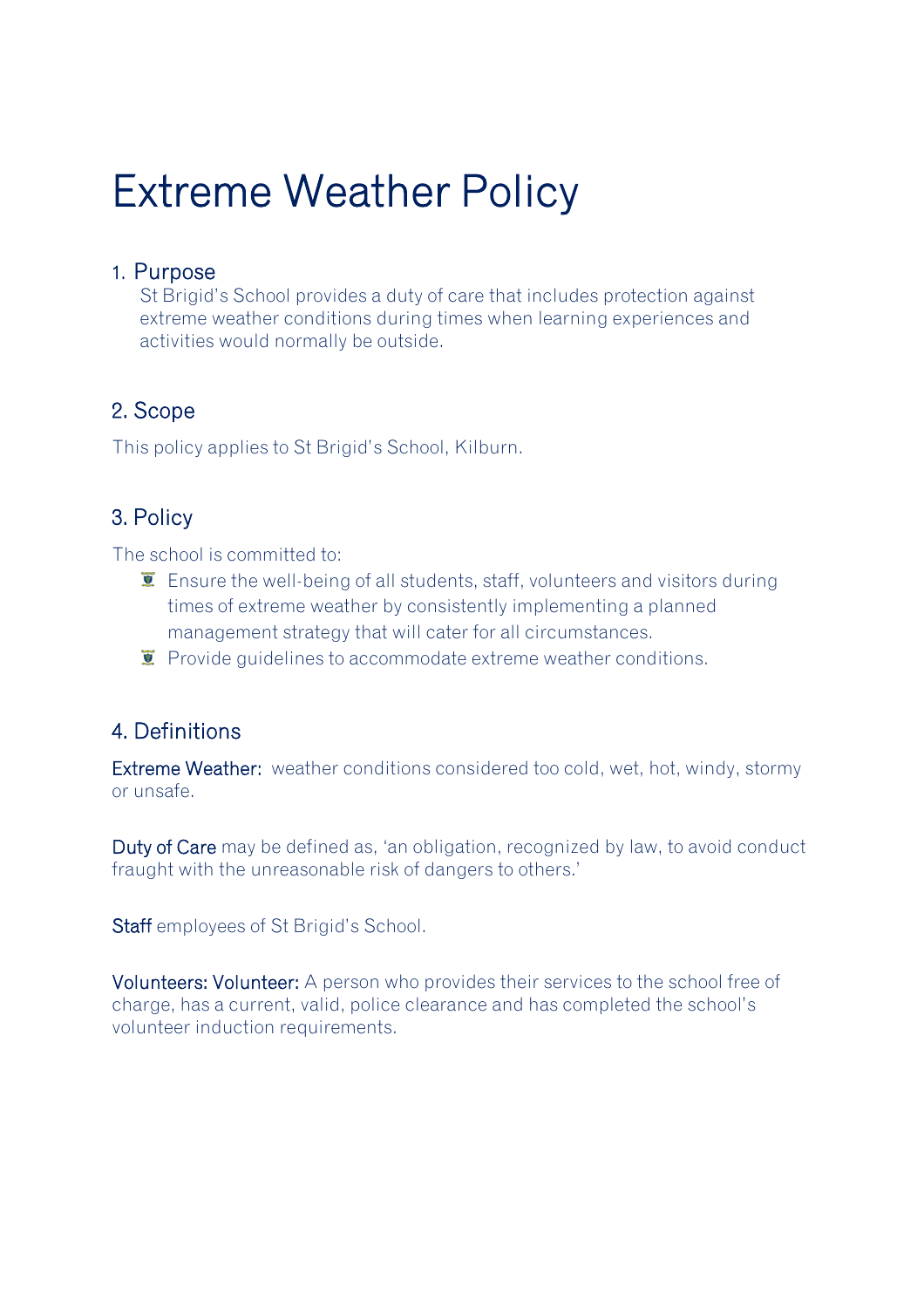### 5. Supporting Procedures or Policy Support Documents

This Policy is to be read in conjunction with and is additional to, any relevant South Australian Commission for Catholic Schools (SACCS), school or CESA policy, procedure or support document. All Staff are required to comply with the provisions of any such documents, including the following:

- St Brigid's Sun Protection Policy and Procedures
- St Brigid's Duty of Care Policy and procedures
- Catholic Church Safety Manual
- Catholic Education SA Duty of Care Policy and Procedures
- Catholic Education SA Excursions, Camps, Adventure, Physical and Sporting Activities Procedures for Catholic Schools and Preschools.
- St Brigid's Emergency and Critical Incident Policy and Procedures
- St Brigid's Excursion Incursion Camps Policy and Procedures
- St Brigid's First Aid and Medication Policy and Procedures
- St Brigid's School Sports Policy

#### 7. Resources

Policy for the Care, Wellbeing and Protection of Children and Young People (SACCS 2011)

[http://www.cesa.catholic.edu.au/\\_\\_files/f/2626/Care\\_Wellbeing\\_and\\_Protection\\_of\\_](http://www.cesa.catholic.edu.au/__files/f/2626/Care_Wellbeing_and_Protection_of_Young_People.pdf) [Young\\_People.pdf](http://www.cesa.catholic.edu.au/__files/f/2626/Care_Wellbeing_and_Protection_of_Young_People.pdf)